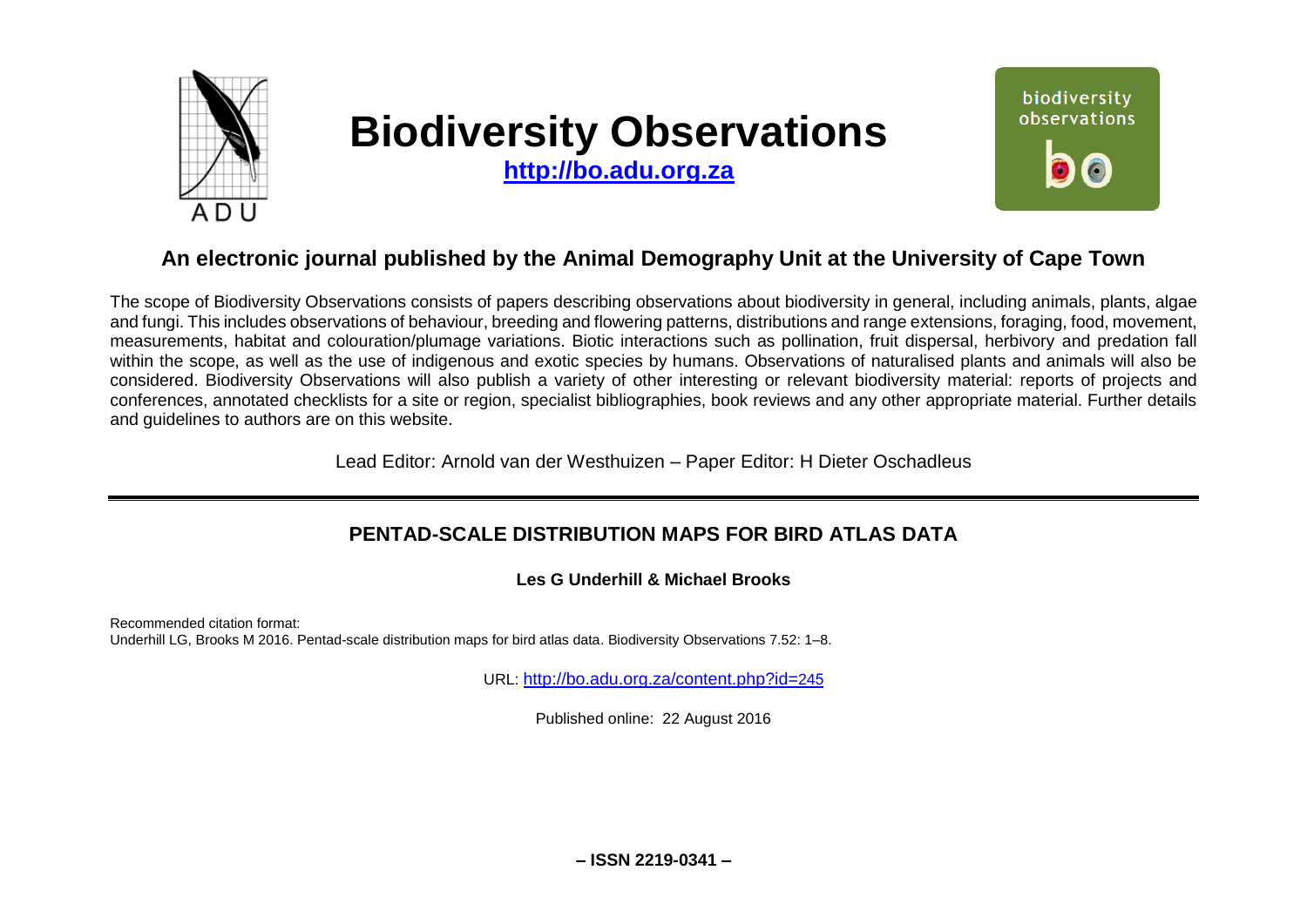

# **PROJECT REPORT**

### **PENTAD-SCALE DISTRIBUTION MAPS FOR BIRD ATLAS DATA**

*Les G Underhill & Michael Brooks*

Animal Demography Unit, Department of Biological Sciences, University of Cape Town, Rondebosch 7701, South Africa

Email: les.underhill@uct.ac.za

The primary purpose of a bird atlas project is to generate accurate maps of the distributions of bird species, based on actual observations (Harrison et al. 1997a, b, Dunn & Watson 2008, Underhill 2016). This was inevitably also one of the main objectives of the Second Southern African Bird Atlas Project (SABAP2) when it commenced in July 2007 (Harrison et al. 2008). At the start of SABAP2, the format of the distribution maps which would be produced by the project was totally unclear. Everything hinged on the levels of participation which the project would achieve and also on the intensity of geographical coverage.

Initially, the area for SABAP2 was South Africa, Lesotho and Swaziland, and the grid was a five minute grid, generating 17,000 pentads, each with dimensions 9.2 km north to south, and c. 8.3 km east to west, depending on how far south the pentad is (Underhill 2016). The SABAP2 protocol has also been formally adopted in Namibia, Zimbabwe, Kenya and Nigeria. Two types of checklists are submitted: (1) full-protocol checklists, with at least two hours of diligent fieldwork in the pentad, trying to confirm the presence of as many species as feasible, with species recorded in the order in which they were recorded; (2) ad hoc lists, consisting of lists of species recorded in the pentad, usually made over less than two hours, and without the imperative of trying to be comprehensive. For example, the ad hoc lists

might be made at a single spot within the pentad, whereas the essence of a full-protocol list involves moving to as many habitats as feasible, trying to see as many species as possible within the pentad (Underhill 2016).

# **Three considerations for mapping distributions using the SABAP2 protocol**

The thinking about maps to display distributions based on SABAP2 data has evolved steadily. This paper presents the current (August 2016) proposal. It contains suggestions for the new series of distribution maps which will display the actual observations in the SABAP2 database. It is illustrated by three samples, two from the original SABAP2 region of South Africa, Lesotho and Swaziland, and one from Namibia, where full-protocol checklist coverage was only 10%.

1. The first consideration, which seemed impossible at the start of SABAP2, is to contemplate whether it is possible to create distribution maps on the pentad scale. The alternative would be to merge the data for the individual pentads into the familiar quarter degree grid cells. and plot the maps at this scale. The large volume of SABAP2 data and the excellent coverage, with full-protocol checklists, of almost every pentad over large regions, especially in the east and south of the SABAP2 region, means that it is feasible to generate distribution maps on the pentad scale. The gains in mapping precision are large; the alternative resolutions are 17,000 pentads for the three countries, in contrast with only 2000 quarter degree grid cells.

2. Many pentads have multiple full-protocol checklists, so it is feasible to generate maps representing reporting rates. The reporting rate (*r*) for a species in a pentad is defined as the proportion of full-protocol checklists submitted for a pentad (*n*) which have the species recorded on them (m), so *r=m/n*. Conceptually, as the number of checklists (*n*) increases, the reporting rate gets closer to its "true value". This is selfevident with the tossing a coin and counting the number of heads; as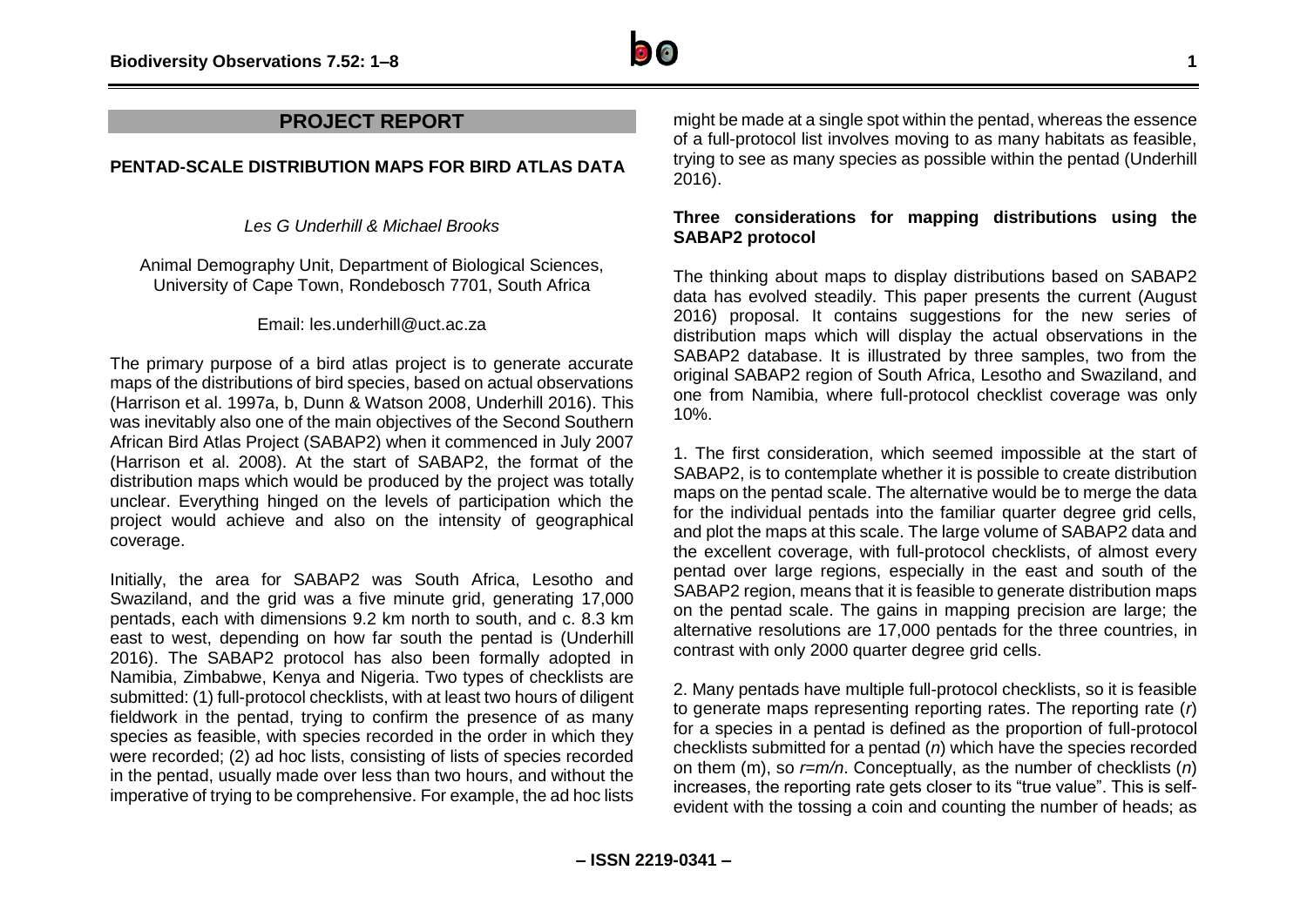

the number of times the coin is tossed increases, we intuitively feel that the proportion of heads should get closer and closer to 0.5, assuming heads and tails are equally likely. Likewise, as the number of checklists for a pentad increases, we anticipate that (other things being equal) the reporting rates of each species will slowly get more and more stable. Ultimately, they will converge on the true value of the reporting rate for the species in a pentad. ("Other things being equal" means that factors such as the conspicuousness of birds through the year does not change, the abundance of the species is neither increasing nor decreasing, etc). Reporting rates can only meaningfully be based on full-protocol checklists. Ad hoc lists which contain small numbers of species would tend to bias the reporting rates to be smaller than they ought to be.

Several studies have linked reporting rate of a species in a pentad to the relative abundance of the species in the pentad (e.g. Robertson et al. 1995, Kemp et al. 2001). The best of these studies was by Griffioen (2001), who rediscovered the mathematical relationship between reporting rate and relative abundance; the original research had been done by Nachman (1981). The inference is that reporting rate does contain information related to relative abundance, and the atlas distribution maps ought to display this information.

3. With hindsight, we made a tactical error the distribution maps produced for SABAP1 (Harrison et al. 1997a, b); we mapped reporting rates even for grid cells with small numbers of checklists. When *n* is small, only small numbers of different values for the reporting rate are possible. If *n*=1, then the reporting rate *r* can only be 0 or 1, the species is either recorded or not recorded. If *n*=2, three are possible for *r* : 0, 0.5 and 1. For *n*=3, the values are 0, 0.33, 0.67 and 1. For *n*=4, the five values for *r* are 0, 0.25, 0.5, 0.75 and 1. With *n* checklists, the number of possible *r*-values is *n*+1. Clearly, large numbers of checklists per pentad provide a good estimate of the reporting rate in the pentad. Our opinion, based on practical experience, is that the minimum number of checklists at which reporting rates become meaningful is *n*=4. SABAP2 is using the expression that four checklists represents foundational coverage for a pentad. However, in broad brush terms, it is not until the number of checklists reaches double figures, that the species list for the pentad includes almost all the species that regularly occur in the pentad (Harrison & Martinez 1995).

The consequence for the SABAP1 maps of plotting reporting rates even when there were only a few checklists per gridcell, is that the maps for many species look like a random chessboard. This was particularly noticeable over parts of Namibia, Zimbabwe and the Northern Cape (Harrison et al. 1997a, b). At the extreme, if there were only single checklists in an area, the reporting rates could only be zero or one. The resulting pattern on the distribution maps consisted of grid cells with highest possible reporting rate shade (when *r*=1) interspersed with unshaded grid cells, where the species was not recorded on the only atlas checklist submitted for the grid cell.

The inference from these three considerations is that maps on a pentad scale are desirable, and that reporting rates should be shown to represent approximate relative abundance, but reporting rates should only be shown for pentads which meet some minimum threshold for coverage, currently taken as *n*=4 full-protocol checklists. This information motivated the development of the new generation of distribution maps, unveiled in this paper (Figures 1 to 3). The new maps are hybrids, showing presence (grey shade) or absence (white dot) in areas with fewer than four checklists, and reporting rates, in seven shades, white if the species was not recorded and six colours from yellow to dark blue dependant on reporting rate (Box 1).

If distribution maps are going to be produced for reproduction at small scales, it would probably be preferable to use a 10-minute grid (four pentads per gridcell) or a 15-minute grid (nine pentads per gridcell). Consideration also needs to be given to reducing the number of colours, from the six proposed here to two or three. The smaller the size of the map, the simpler the representation needs to be.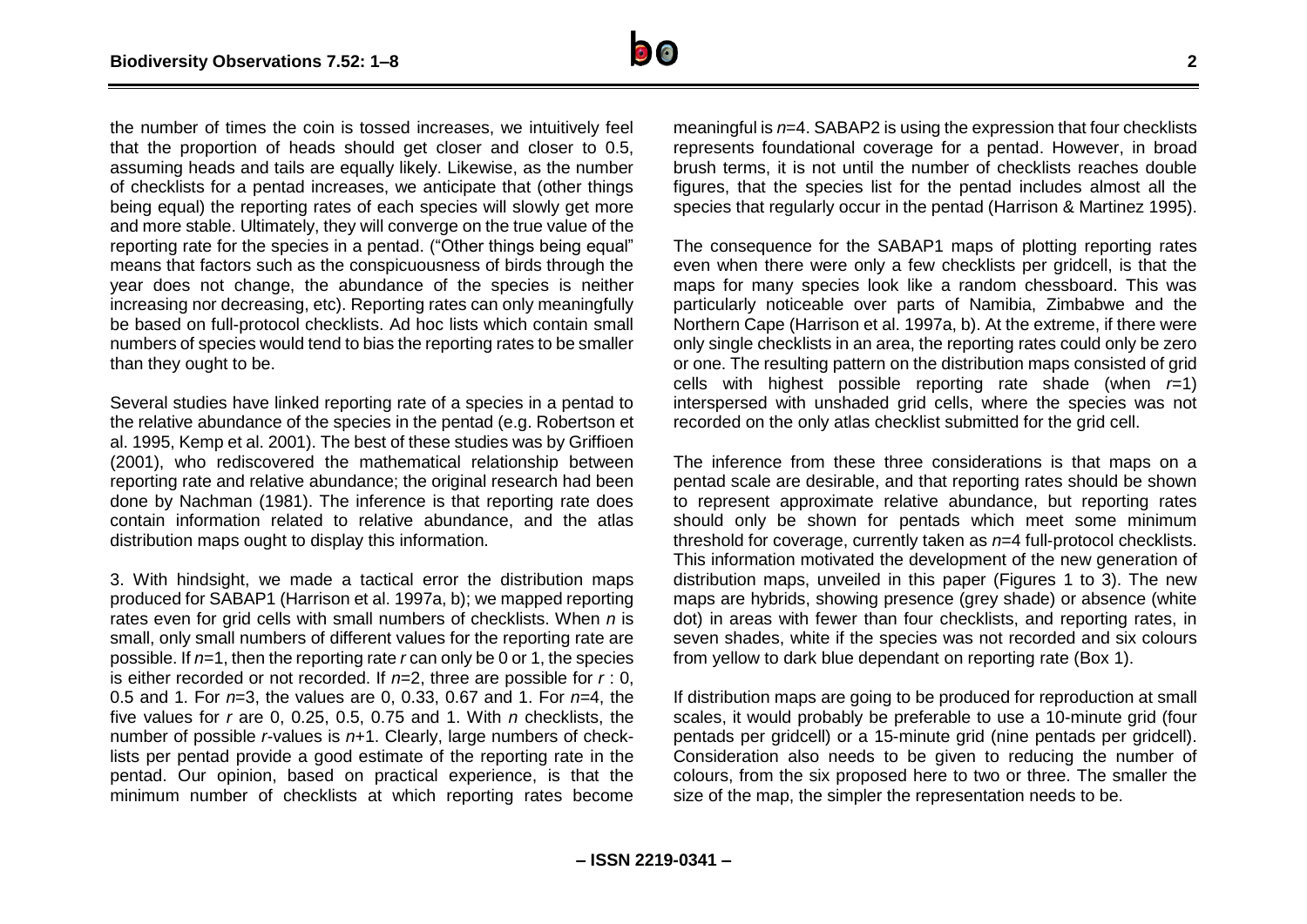

# **Box 1. Interpretation guidelines for new generation SABAP2 distribution maps.**

1. The cells on the maps are pentads, 5 minutes of latitude by 5 minutes of longitude, 9.2 km north-south × c. 8.3 km east-west.

2. There are two shading systems, one for pentads with less than four full protocol checklists, and another for pentads with four or more full protocol checklists. The first system shows presence-absence, the second shows reporting rate.

3. If there are less than four checklists, there are three alternatives: turquoise = no data at all for the pentad; white circle = species not recorded, although there is some data for the pentad, consisting of between one record (incidental or ad hoc) and three full protocol checklists; grey = species demonstrated to be present in pentad. The white circles can be interpreted as possibly absent.

4. If there are four or more checklists, the reporting rates are represented in colour.

If the species has not been recorded, the entire pentad is shaded white, and the species is probably absent.

The reporting rates from the remaining pentads are sorted from smallest to largest, and split into six groups, which are as even in size as possible. The "cut points" for the groups vary with the species.

The pentads with the largest one-sixth of reporting rates are shaded dark blue, indicating the core of the range of the species. The next sixths are shaded light blue, then dark green, the light green, then orange and finally yellow, for the smallest one-sixth of reporting rates, where the species is most rarely recorded.

If a pentad has four or more checklists, and the species has only been recorded as an incidental or on an ad hoc list, then the pentad is shaded yellow.

The pentads shaded blue, either light or dark, represent the third of the range where reporting rates are largest, the pentads shaded green, either light or dark, show the middle third of reporting rates, and yellow-orange pentads represents the third of the range with the smallest reporting rates. Pentads shaded dark blue, light blue and dark green all have reporting rates above the median reporting rate for the species. Half of the pentads are shaded these three colours.

The reporting rate values for the five cutpoints are only of academic interest. They are deliberately not presented, because they are not comparable between species.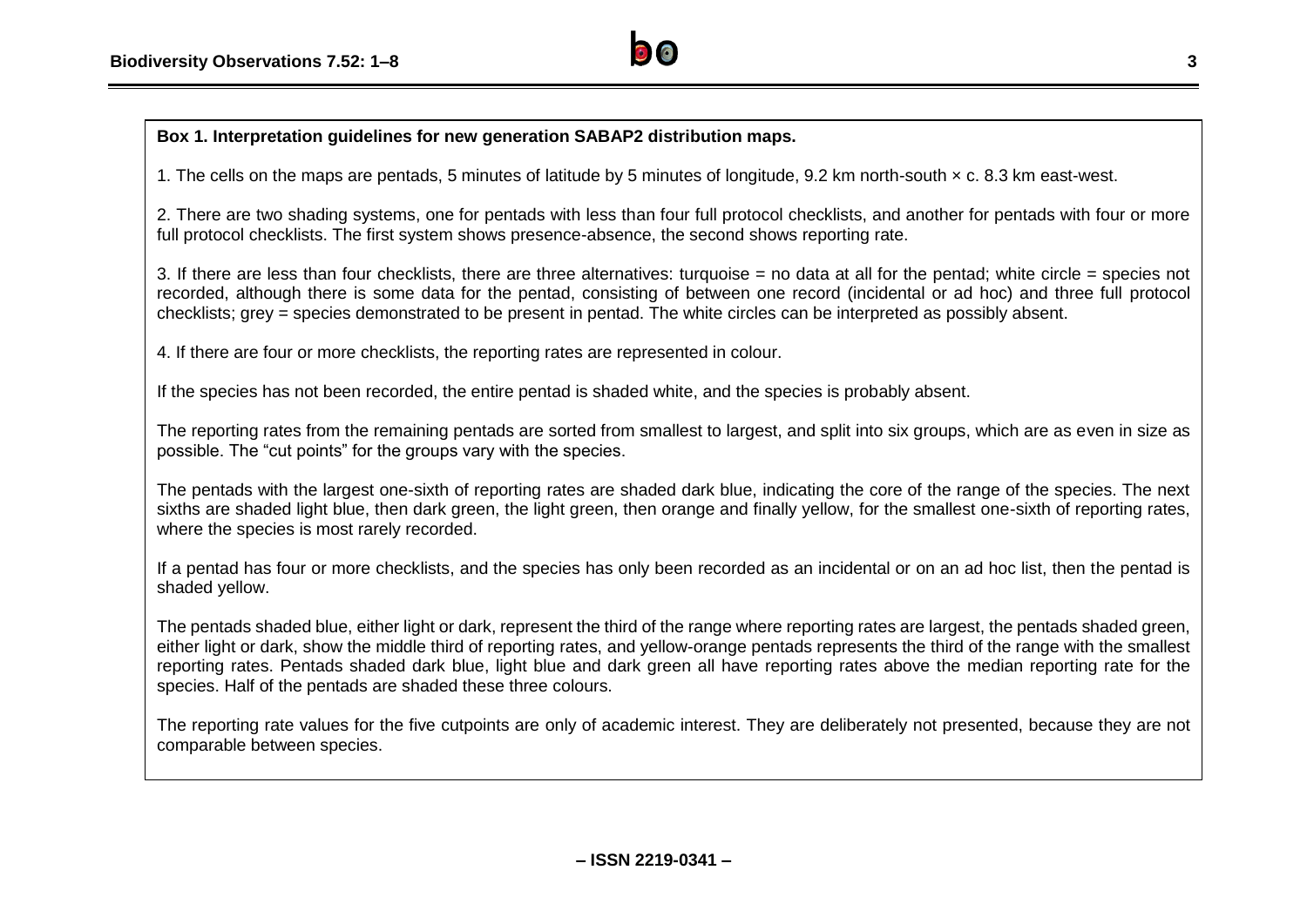#### **Three examples**

#### *Blue Crane*

Most of the pentads in which Blue Cranes *Anthropoides paradiseus* had been recorded by August 2016 already had four or more checklists, and are represented in colour on the distribution map (Figure 1). The core of the range was clearly in the Overberg, the wheat growing area on the coastal plain to the east of Cape Town; this is demonstrated on the distribution map by the predominance of pentads shaded dark blue and light blue over this region. There was a second core to the range in the Swartand, the wheatgrowing region north of Cape Town. There was a striking gap of c. 50 km between these two sections of the core, an area which is mostly mountainous terrain. The large expanses of white across the Kruger National Park and coastal KwaZulu-Natal point to the absence of Blue Cranes in these regions. There was a region of mainly yellow, orange and light green pentads in the KwaZulu-Natal Midlands, going northwest into the grasslands of the Free State and Mpumalanga. In the southeast of the Four Degrees region of Greater Gauteng, a cluster of



*Figure 1. Distribution map for the Blue Crane, on a pentad scale, August 2016. Box 1 explains the process for the interpretation of the map*

coloured pentads is conspicuous against a background of white pentads. This region is known as the Devon Grasslands and was

established as an IBA in 2014 (Marnewick et al. 2015). In the eastern Karoo, most of the range was shaded grey, indicating that the species was present in this region, but that there were insufficient checklists,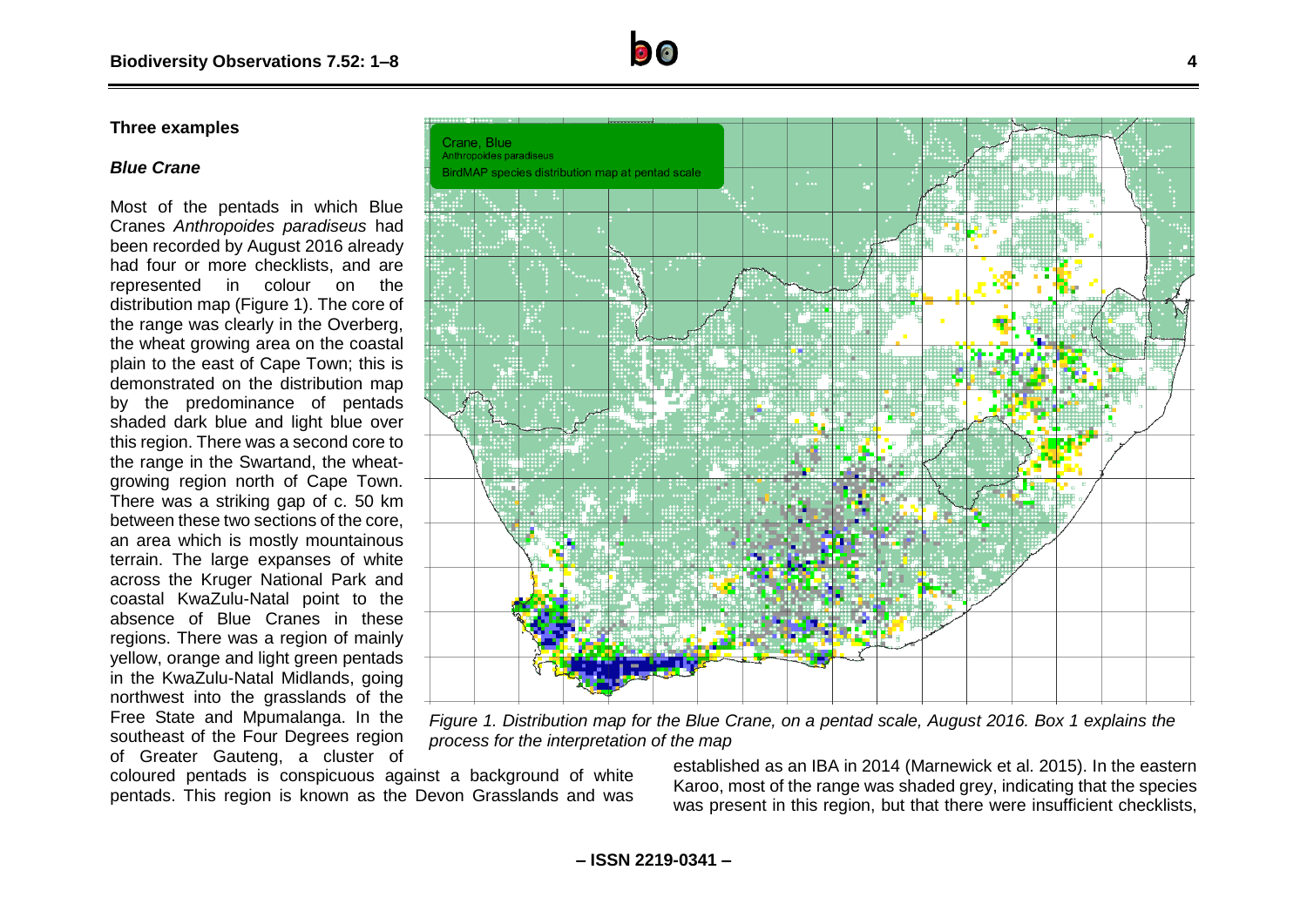by August 2016, for the grey pentads to be able to compute a reliable reporting rate for them (Figure 1). This simply indicates that the Blue Crane was present in these pentads.

With the exception of the eastern Karoo, this example falls not far short of the target being aimed at with this mapping system. The objective is at least four checklists for each grid cell within the range of the species. Every pentad will then have a reporting rate which can be displayed in colour.

#### *Red-billed Quelea*

The pentad distribution map for the Redbilled Quelea *Quelea quelea* is largely grey, especially across the Free State and Limpopo (Figure 2). This large area has too few checklists to be able to compute the reporting rate, but does probably contain much of the core of the distribution of this species, and will receive either dark or light blue shades when coverage gets to four pentads. Based on the subset of the range with four or more checklists, it appears that the core of the distribution of the Redbilled Quelea is mainly in the Free State. This map has several other interesting features: (1) the "hole" in the distribution



*Figure 2. Distribution map for the Red-billed Quelea, on a pentad scale, August 2016. Box 1 explains the process for the interpretation of the map*

in the conurbation of Pretoria-Johannesburg in Gauteng, shown as yellow with small reporting rates was not apparent in early distribution maps; (2) there is a new centre of distribution along the Orange River east and west of Upington in the Northern Cape; this was not evident during the late 1980s on the SABAP1 map (Mundy & Herremans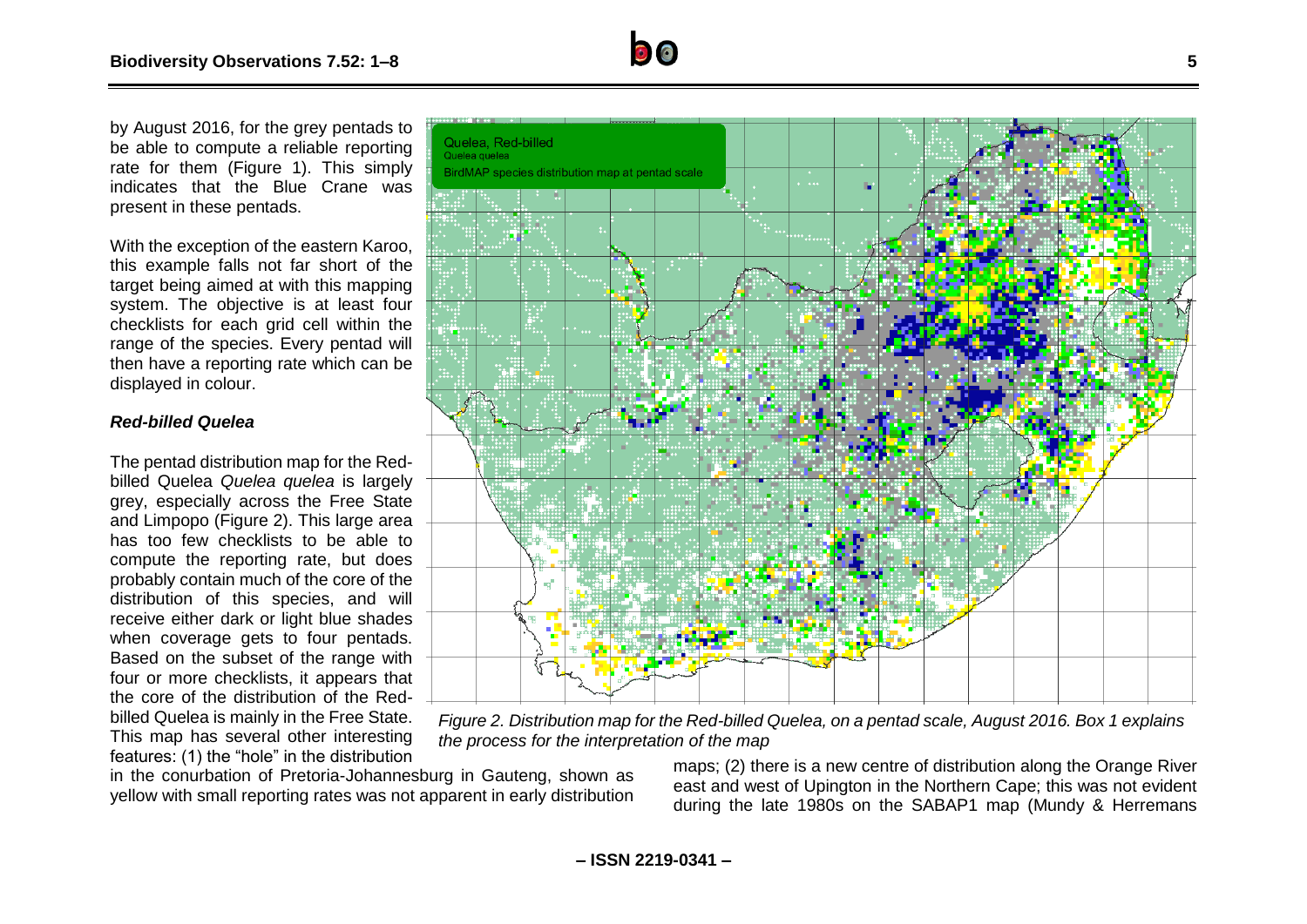

1997); (3) a large-scale range extension into the Western Cape has taken place, such that in the Little Karoo there a several pentads with reporting rates in the upper one-sixth of reporting rates, and therefore shaded dark blue on the coverage map (Figure 2).

The distribution map for the Red-billed Quelea falls short of the target. Large numbers of pentads within the range of the species have fewer than four checklists. In these regions, the map downgrades itself to a display of presence (pentads shaded grey) and possible absence (pentads have small white dots) (Box 1).

# *Cape Turtle Dove in Namibia*

The third example illustrates the start of the development of a distribution map at an early stage of an atlas project. There are 10617 pentads Namibia; in July 2017, 1102 (10.4%) of them had at least one full protocol checklist. Only 227 Namibian pentads (2.1%) had four or more checklists and therefore qualified for reporting rates in colour on species distribution maps. The total number of pentads in Namibia with data from all sources (full protocol checklists, ad hoc checklists and incidental) was 2744, 25.9%. Thus at this stage in the development of the bird atlas in Namibia, there is coverage for 15.5% more of the country than covered by full-protocol checklists. The species recorded in the most pentads in Namibia was Cape Turtle Dove *Streptopelia semitorquata*, in 1273 pentads (Figure 3). 768 of these records were in pentads with full-protocol lists, and an additional 505 were in pentads for which there were only ad hoc lists and incidental records.

This example illustrates the value of ad hoc checklists in helping to get the distribution maps started in a country. In the early phases of a project, there is great value in obtaining additional



*Figure 3. Distribution map for the Cape Turtle-Dove, in Namibia,, on a pentad scale, August 2016. Box 1 explains the process for the interpretation of the map.*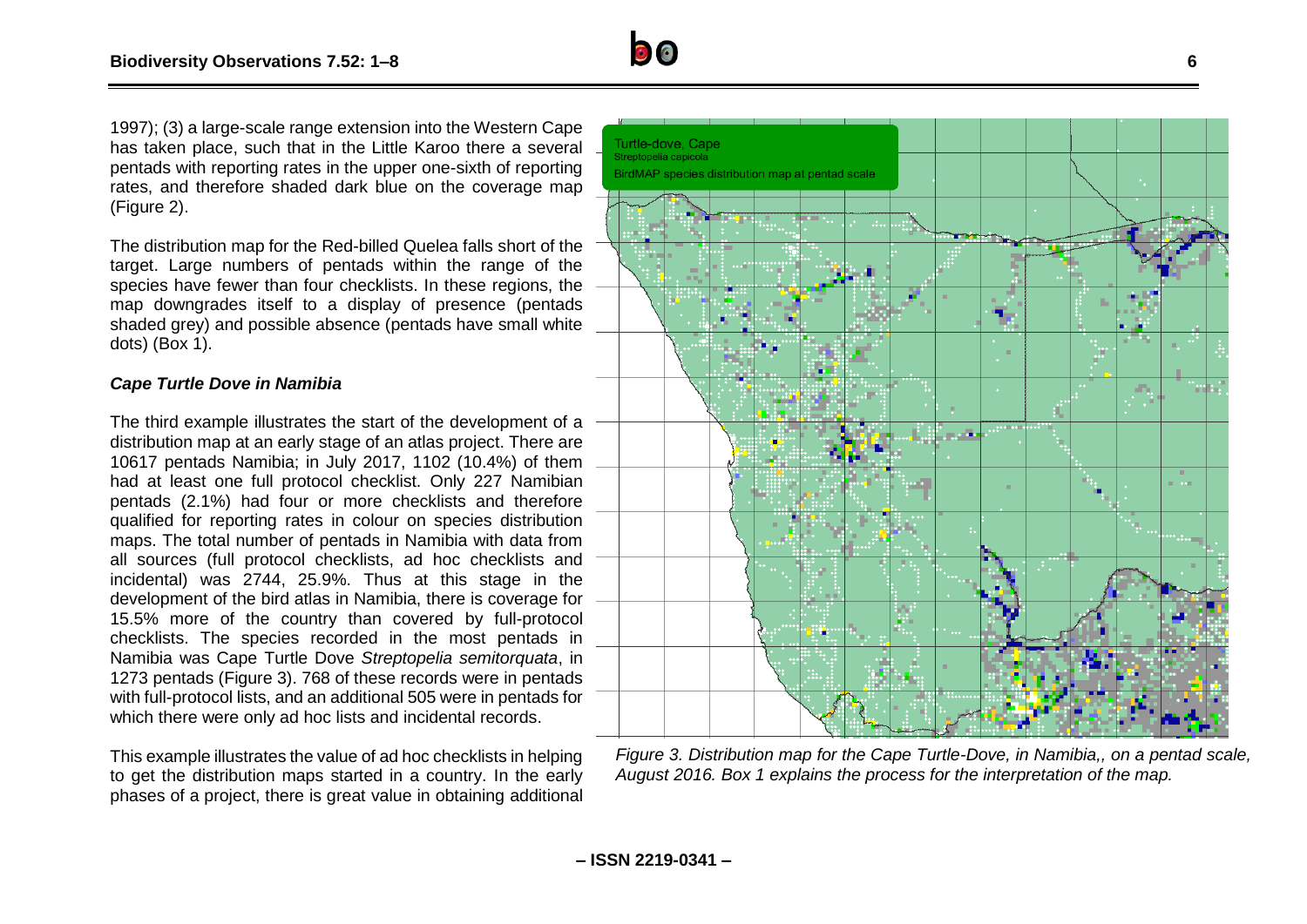

data over and above full-protocol checklists in these contexts. In fact, every distribution record is valuable, and citizen scientists can make a substantive contribution to the project by making ad hoc lists for every pentad they visit, even though they are unable to spend the two hours required to make a full protocol checklist (Underhill 2016).

In Figure 3 (and in Figures 1 and 2), no distinction is made between records on full-protocol checklists and those from ad hoc checklists. Presence-absence mapping continues in a pentad until its gets its fourth full protocol checklist, and the reporting rate is displayed in colour (Box 1).

#### **Future developments**

Gaps in coverage can potentially be filled by statistical modelling (Franklin 2009). There are families of methods to undertake species distribution modelling (SDM) and developing these models has been an industry keeping statisticians busy for two or three decades (Franklin 2009). There are limitations to the use of species distribution models, which were discussed by Carneiro et al. (2016), and in references in that paper. Carneiro et al. (2016) recommended that an investment should be made in long-term ecological research projects which monitor biodiversity. They also recommended that such projects, which are essentially atlas projects, should be undertaken prior to the short-term biodiversity assessments undertaken for EIAs at individual sites.

In other words, Carneiro et al. (2016) proposed that it is better to produce distribution maps from real data than from modelled data. The operating philosophy which underpins the fieldwork for SABAP2 is that gaps in coverage needs to be minimized.

But, inevitably there are gaps. Many pentads are inaccessible. The quandary is between "telling the truth", as was done in SABAP1 (Harrison et al. 1997a, b) and only presenting the actual observations, and doing some judicious interpolation and smoothing. In fact, this is not a point of discussion at all. It is necessary to do both to present the actual data, and to do appropriate species distribution modelling. The two approaches can be used to provide different insights.

Two of the key properties of the SABAP2 protocol (Underhill 2016) simplify the species distribution modelling process; one is spatial and the other is statistical. (1) The regular five minute grid system, generating pentads, provides a geometric framework which aids spatial analysis (McNeill 1994). (2) The statistical distribution which underpins the data is the binomial distribution, i.e. there are *n* checklists for a pentad, and the species has been recorded on *r* of them (Underhill 2016). Two analytical approaches, which exploit these two properties, can be used not only to fill gaps, but also to smooth reporting rates, are contained in the PhD theses of Lindsay McNeill and Francesca Little (McNeill 1994, Little 2003). Both approaches exploit the spatial autocorrelation present in the atlas data, and both can incorporate explanatory variables, such as habitat and climate.

#### **Acknowledgements**

It is an amazing tribute to the citizen scientists who participate in SABAP2 that we can contemplate producing distribution maps at a pentad scale.

#### **References**

**Carneiro LRdA, Lima AP, Machado RB, Magnusson WE** 2016. Limitations to the use of species-distribution models for Environmental-Impact Assessments in the Amazon. PLoS ONE 11(1): e0146543. doi:10.1371/journal.pone.0146543

**Dunn AM, Weston MA** 2008. A review of terrestrial bird atlases of the world and their application. Emu 108: 42–67.